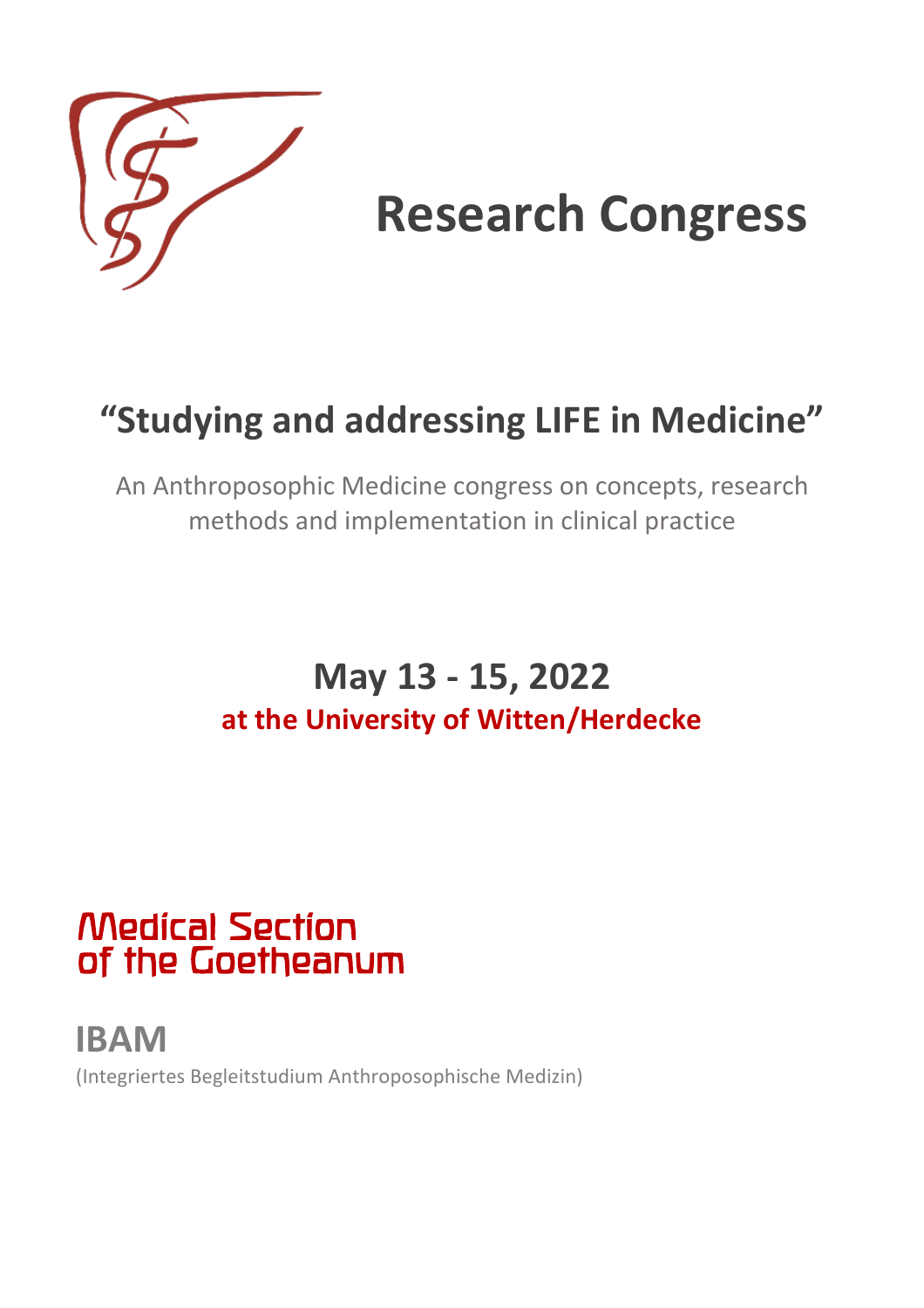Dear colleagues from all medical professions,

To explore and fully understand the conditions of life and life itself, the methods and concepts of conventional (natural) science, based on a (post)modern worldview, do not appear to be sufficient. They need to be matched by methods and concepts from spiritual science. What are the consequences, challenges and opportunities/ chances of an integrated holistic, i.e. natural and spiritual science based concept of life for science and for healthcare practice?

In the 2022 Anthroposophic Medicine research congress we will first explore worldviews, the contributions and limitations of conventional concepts of life and how spiritual science can help to improve our understanding of life. Then we will examine how we can study life in nature (plants, animals) and medicine; which conventional and anthroposophic methods can be used and what kind of results do they 'produce'? Subsequently we will hear how and with which results life processes are studied and addressed in Anthroposophic Medicine, for example in Anthroposophic Medicine diagnostics, eurythmy therapy, physiotherapy, biography work, psychotherapy, pharmacy, art therapy and nursing, and also in bio-dynamic agriculture and Waldorf education. In eight workshops these and other topics will be discussed further.

During the congress there will be poster sessions on Anthroposophic Medicine research, and the opportunity to have personal exchanges with researchers 'on the market place'. The congress will end with a plenary discussion on four questions:

- What did we learn from the congress that is important for the future development of Anthroposophic Medicine?
- Where do we stand with the concepts, methods and implementation of life knowledge?
- Which questions do we have to answer through our research in the next 10 years?
- How can we collaborate within and outside of Anthroposophic Medicine?

The congress is primarily meant for Anthroposophic Medicine healthcare professionals, healthcare students and researchers.

For the preparatory group

**Prof. Dr. Ursula Wolf Prof. Dr. Erik W. Baars**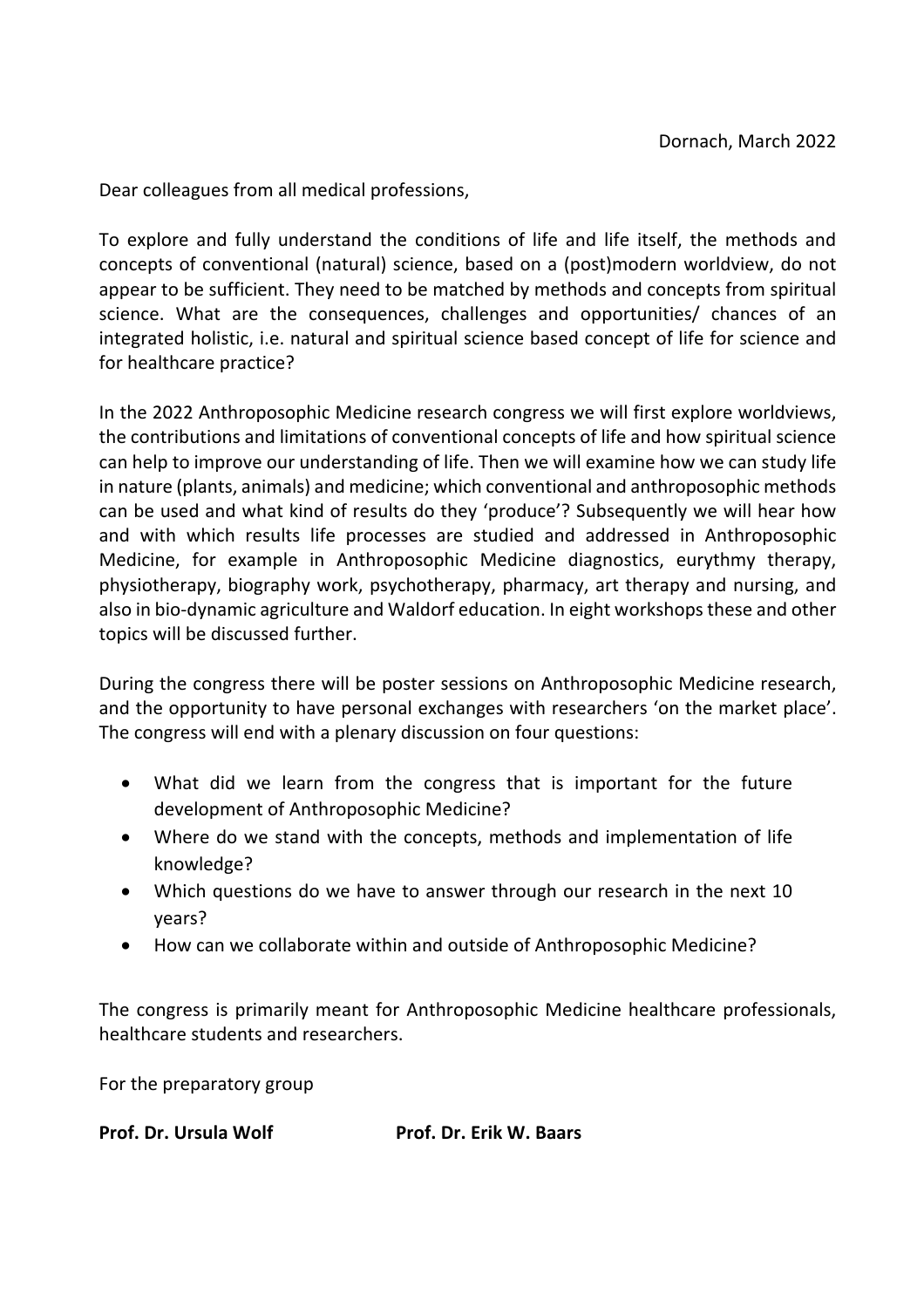# Friday, May 13

- 15.00 **Timelapse video of life processes in nature**
- 15.05 **Opening of the Congress** *Welcome by Georg Soldner and Erik Baars*

#### Concepts of Life

- 15.15 **Modern, Postmodern and Integrative worldviews** *Annick de Witt*
- 15.45 **Conventional concepts of life, their limitations and anthroposophic concepts**  *Erik Baars*

*16.15 Short break*

#### Research Methods to study Life

- 16.45 **How to study life with Systems Biology?**  *Herman van Wietmarschen*
- 17.15 **How to study life with imagination, inspiration and intuition?**  *Dorian Schmidt*
- 17.45 **Q&A with the speakers**

#### 18.00 **HOMO PATIENS**

Das Bild des Menschen in der Medizin (lecture in German<sup>1</sup>) *Peter Selg*

*from 18.00 Dinner*

#### 19.45 **How to study life with Goethean phenomenology?**  *Craig Holdrege (online)*

Implementation in Clinical Practice

- 20.15 **How to diagnose the living human being (Bildnatur des Menschen)?** *Pim Blomaard (online)*
- 20.45 **Q&A with all speakers of Day 1**
- *21.15 End*

 $1$  with translation in English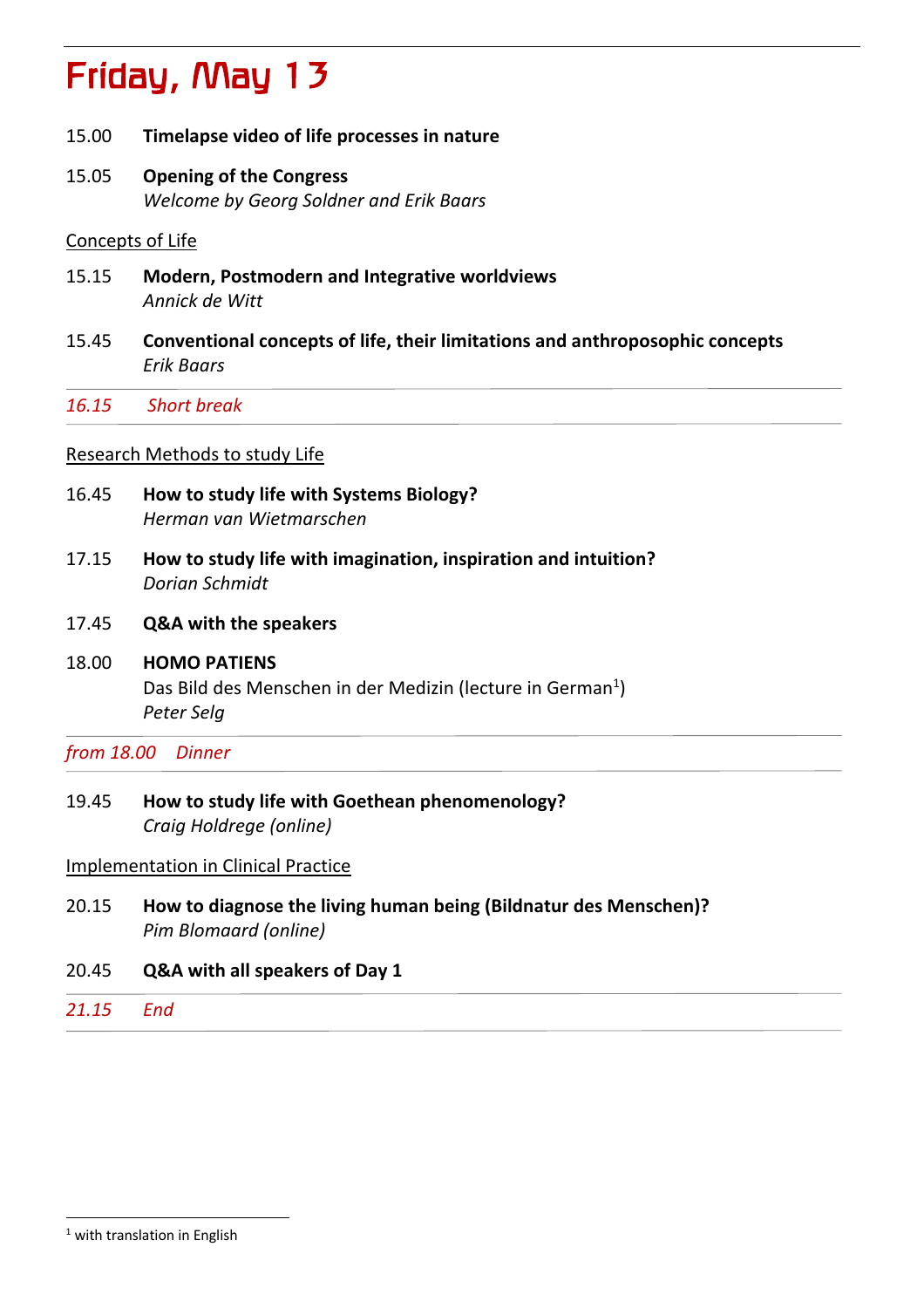# Saturday, May 14

- 09.00 **Eurythmy – Vitalizing Exercises** *Katharina Gerlach*
- 09.30 **Research on life processes in eurythmy therapy**  *Katharina Gerlach*

#### Workshops

- 10.00 **In-depth Workshops Round 1**
- *11.15 Short break*
- 11.45 **In-depth Workshops Round 2**

*13.00 Lunch break*

- 14.30 **Poster Sessions**
- Young Researchers (Coordinator: Beate Stock-Schroer)
- 15.30 **Young Researchers Presentation 1**
- 15.50 **Young Researchers Presentation 2**
- 16.10 **Young Researchers Presentation 3**
- *16.30 Short break*

#### Implementation in Clinical Practice

- 17.00 **Research on life processes in anthroposophic physiotherapy**  *Nicole Weerts*
- 17.30 **Biographic development as an expression of life**  Personal development, participation, biography, disease and development *Bettina Berger*
- 18.00 **Q&A with all speakers of Day 2**

|       | 18.45 Dinner Break                                                                |
|-------|-----------------------------------------------------------------------------------|
| 20.00 | How can we study life? (lecture in German <sup>2</sup> )<br><b>Wolfgang Schad</b> |
| 21.15 | End                                                                               |

<sup>2</sup> with translation in English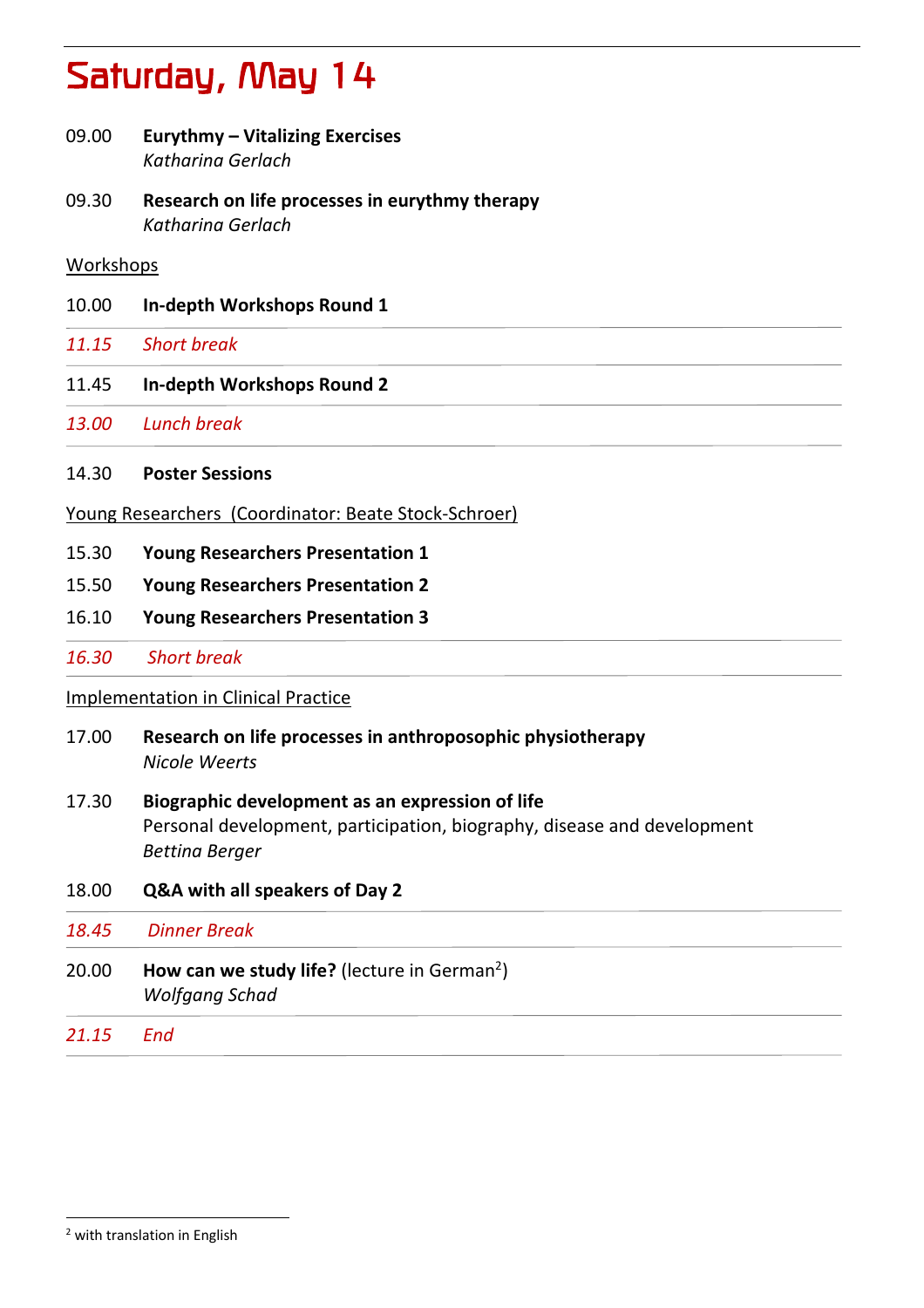## Sunday, May 15

09.00 **Music Therapy – Vitalizing Exercises** *NN*

#### Inspiration from other work areas

- 09.30 **In search for biodynamic milk quality, a narrative about health** *Ton Baars*
- 10.00 **Health promotion through education** *Karin Michael*

#### *10.30 Short break*

#### 11.00 **Meetings and Discussions**

- a. Market place / billboards with expertise on research of life forces
- b. Poster Sessions
- c. Small Group discussions
	- 1. What did we learn from the congress that is important for the future development of AM?
	- 2. Where do we stand with the concepts, methods and implementation of life knowledge?
	- 3. Which questions do we have to answer in the next 10 years?
	- 4. How can we collaborate within and outside of AM?

#### 12.00 **Plenary Discussion with Questions and Mentimeter**

- 1. What did we learn from the congress that is important for the future development of AM?
- 2. Where do we stand with the concepts, methods and implementation of life knowledge?
- 3. Which questions do we have to answer in the next 10 years?
- 4. How can we collaborate within and outside of AM?

#### *13.00 End*  $\overline{a}$